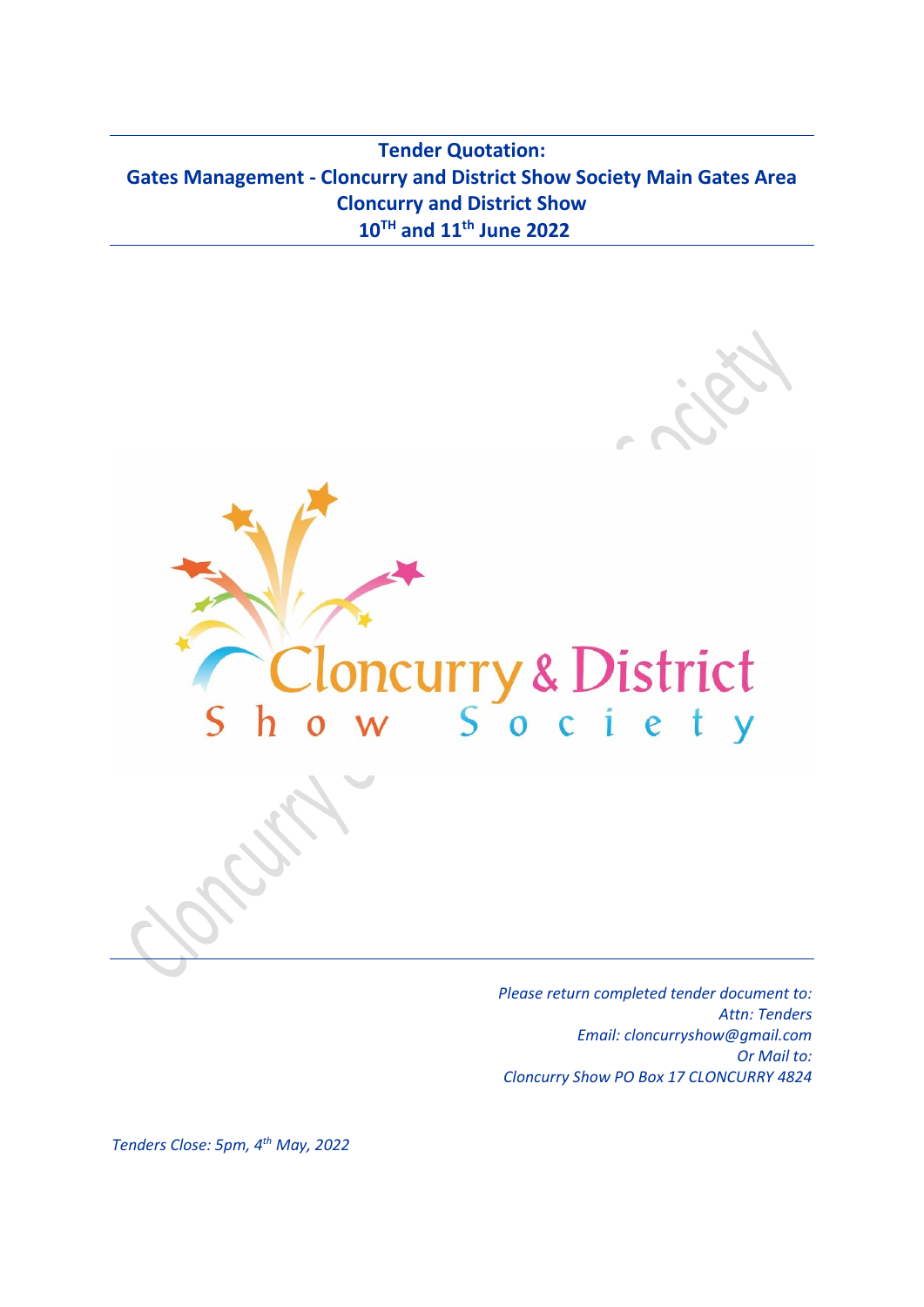## *Cloncurry & District Show Society Inc Application for Tender – Gates Cloncurry Show 2022*

| <b>Name/ Organisation:</b>      |  |
|---------------------------------|--|
| Email:                          |  |
| 1 <sup>st</sup> Contact Person: |  |
| <b>Contact Number:</b>          |  |
| 2 <sup>nd</sup> Contact Person: |  |
| <b>Contact Number:</b>          |  |

**Tender: Gates Management - Cloncurry and District Show Society Gates Area**

o **Main Entry Gates Only – Ticketing**

Proposed Contract Amount \$..............

I/We have read the description of the tender as described in the tender information & submit the above amount to complete the duties as described.

I/We acknowledge that we have the appropriate insurance to indemnify the Cloncurry & District Show Society Inc.

I/We agree to abide by all Occupational Workplace Health & Safety standards.

Please note: This tender document is a contract between the persons/organisation named above and the Cloncurry & District Show.

If your tender is successful, this document serves as an obligation to fulfil the contract.

Please notify the Cloncurry & District Show Society immediately if you are unable to fulfil your obligation.

| Signature: |  |
|------------|--|
|            |  |
| Name:      |  |
|            |  |
| Date       |  |

**GATES:**